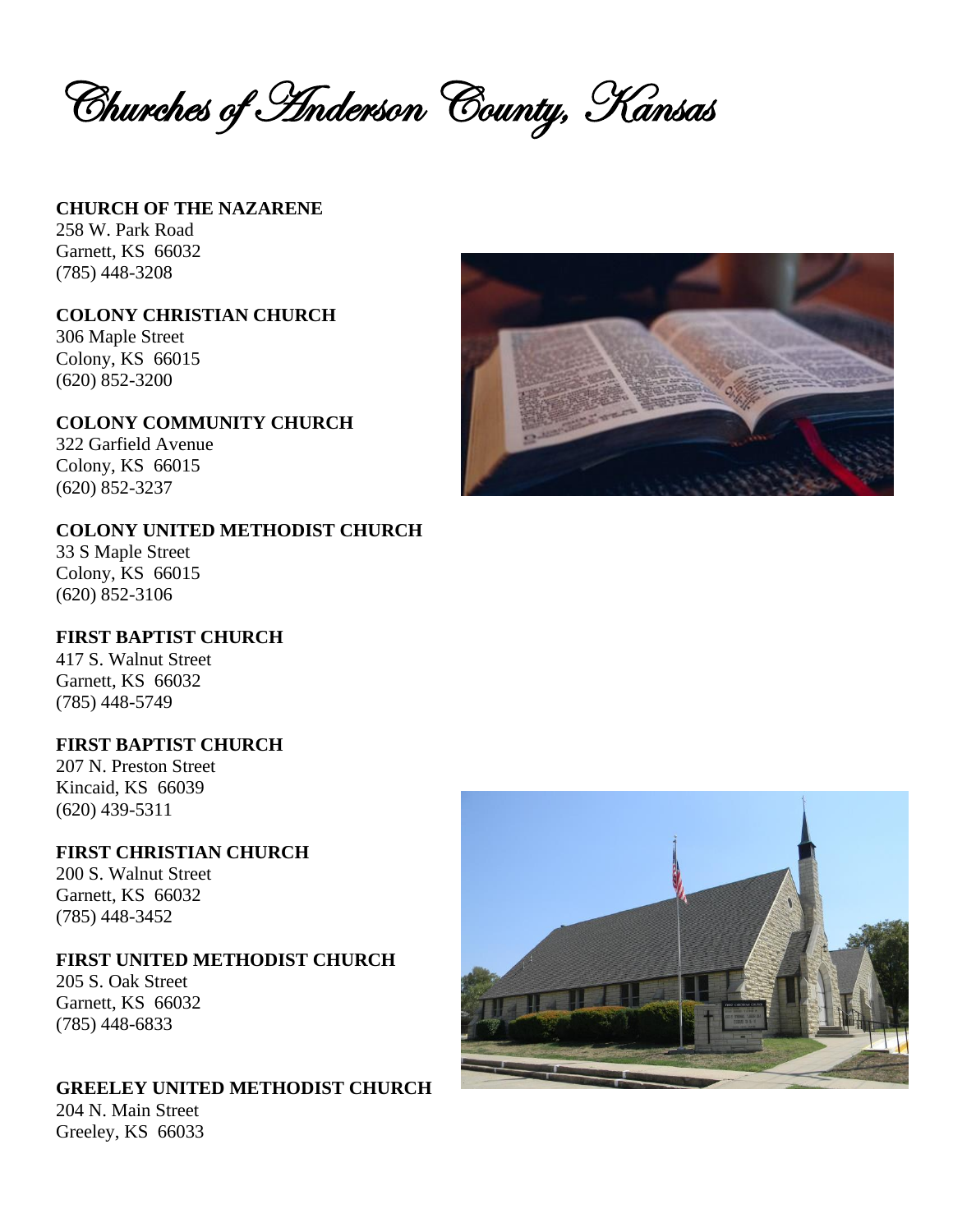### **HOLY ANGELS CATHOLIC CHURCH**

514 E.  $4^{\text{th}}$  Avenue Garnett, KS 66032 (785) 448-3846

#### **HOPE ANTHEM CHURCH**

300 W. Park Road Garnett, KS 66032

### **KINCAID METHODIST CHURCH**

110 N. Preston Street Kincaid, KS 66039 (620) 439-5475

#### **KINGDOM HALL OF JEHOVAH'S WITNESSES**

704 S. Westgate Garnett, KS 66032 (785) 448-6755

### **LIVING WATERS BIBLE TEMPLE**

305 E. 2nd Avenue Garnett, KS 66032 (785) 304-9032

#### **MONT IDA CHURCH OF THE BRETHREN**

18190 W. 1300 Road Welda, KS 66091 (785) 448-3947

#### **NEW LIFE BAPTIST CHURCH**

705 S. Westgate Garnett, KS 66032 (785) 204-1769

#### **NORTHCOTT CHRISTIAN CHURCH**

12425 SW Barton Road Colony, KS 66015 (620) 228-9324

#### **ST. BONIFACE CATHOLIC CHURCH**

(Scipio) 32310 NE Norton Road Garnett, KS 66032 (785) 835-6273

#### **ST. JOHN'S CATHOLIC CHURCH**

429 S. Prairie Street Greeley, KS 66033 (785) 867-2685